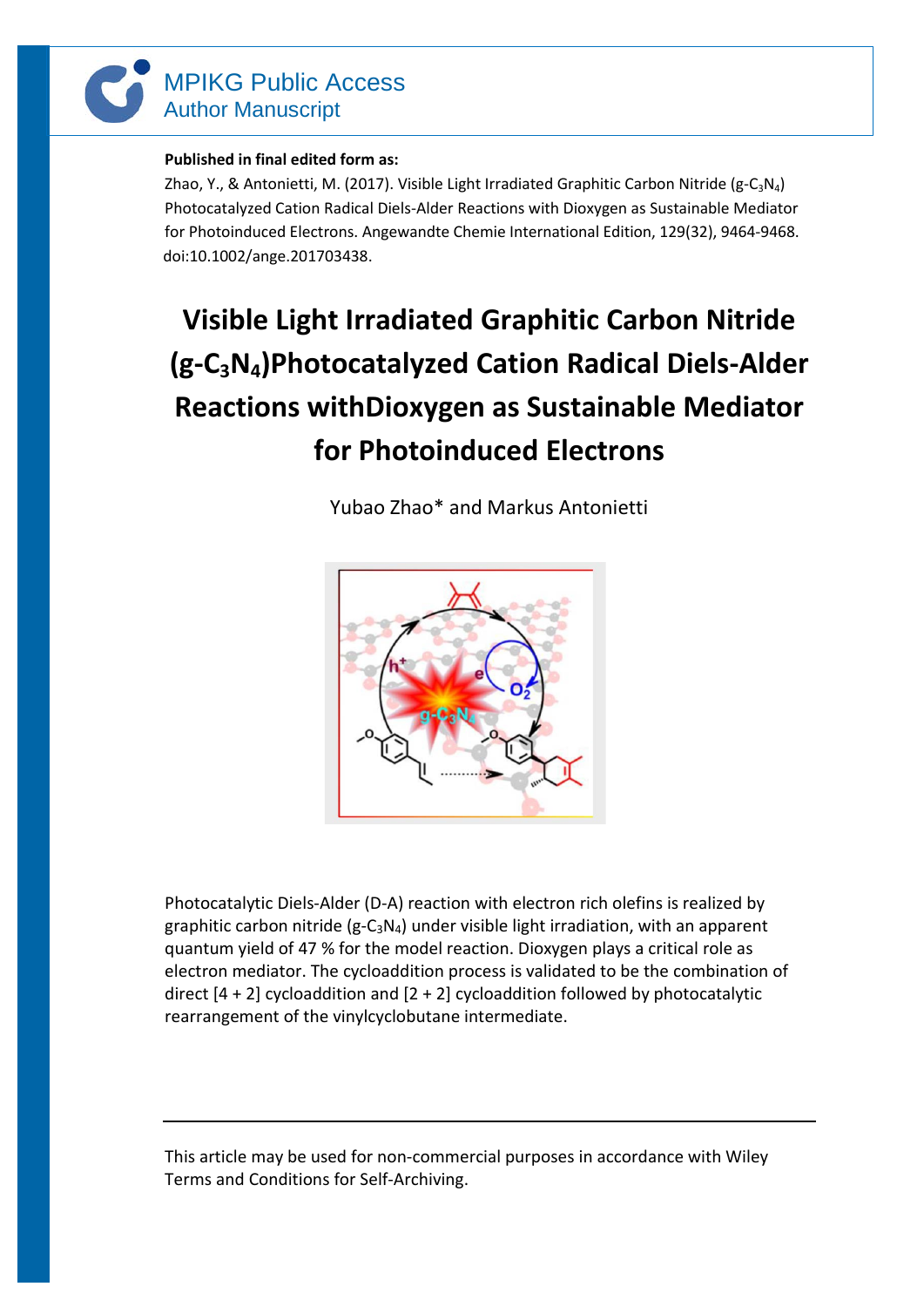## **Photocatalyzed Cation Radical Diels-Alder Reactions with Visible Light Irradiated Graphitic Carbon Nitride (g-C3N4) Dioxygen as Sustainable Mediator for Photoinduced Electrons**

Yubao Zhao\* and Markus Antonietti

**Abstract:** Photocatalytic Diels-Alder (D-A) reaction with electron rich olefins is realized by graphitic carbon nitride  $(g - C_3N_4)$  under visible light irradiation and aerobic condition. This heterogeneous photoredox reaction system is highly efficient, and apparent quantum yield reaches a remarkable value of 47 % for the model reaction. Dioxygen plays a critical role as electron mediator, which is distinct from the previous reports in the homogeneous Ru(II) complex photoredox system. Moreover, the reaction intermediate vinylcyclobutane is captured and monitored during the reaction, serving as a direct evidence for the proposed reaction mechanism. The cycloaddition process is thereby determined to be the combination of direct  $[4 + 2]$ cycloaddition and [2 + 2] cycloaddition followed by photocatalytic rearrangement of the vinylcyclobutane intermediate.

Photo-redox catalysis, which could potentially employ the renewable solar energy to realize diverse chemicals conversions, has been resurged in the recent decade, not only because of the current global energy and environmental crisis, but also due to the attractive novel reaction mechanisms enriching the potentialities in organic synthesis.<sup>[1]</sup> Visible light accounts for 44% (versus 3% for UV light) of the solar spectrum, setting the motivation for the development of the visible light driven photocatalytic systems for synthesis of value-added or complex molecules.<sup>[2]</sup> Additionally, UV light harms many sensitive molecules, and visible light photocatalysis promises wider applicability for realizing increasingly ambitious photo-redox reactions.[2a]

Diels-Alder (D-A) reactions are an exceptionally versatile tool in organic synthesis for C-C bond formation.<sup>[3]</sup> According to the Frontier Molecular Orbital (FMO) theory, the reactions between electron-rich dienes and electron-poor dienophiles are dominated by HOMO(diene) - LUMO(dienophile) interactions and are facile thermal reactions. If electron density of dienes and dienophiles do not favor such an interaction, harsh reaction conditions are required, or some orbital energy tuning methodologies can be employed with restrictions.<sup>[3c]</sup> Fortunately, it was found that oxidation to the cation radical of the dienophile drives a significantly enhanced reaction rate of the D-A cycloaddition. One-electron chemical oxidation (commonly by aminium salts) or photoinduced electron transfer to a photosensitizer (such as 9,10-dicyanoanthracene) is required for

Dr. Y, Zhao, Prof. Dr. M. Antonietti Department of Colloid Chemistry Max Planck Institute of Colloids and Interfaces Am Mühlenberg 1, 14476 Potsdam, Germany E-mail: yubao.zhao@mpikg.mpg.de

Supporting information for this article is given via a link at the end of the document

initiating the radical chain reactions.<sup>[4]</sup> Recently, novel photoredox systems for D-A reaction were developed, and the cation radical D-A reactions with electron-rich dienophiles were described, realized by homogeneous photo-redox systems catalyzed by Ru(II) complexes under visible light and Cr (III) complexes under UV light irradiation.<sup>[5]</sup> Interestingly, the reaction mechanism in Cr (III) complex system is distinct from that in Ru(II) photo-redox system. The radical chain propagation is dominating in the Ru(II) system, while the dioxygen mediated photocatalytic process is favorable in Cr(III) complex system.<sup>[5a,c]</sup> From the perspectives of both basic science and practical applications, a heterogeneous photo-redox system with a low cost visible light-driven photocatalyst is highly desirable.  $g - C_3N_4$ , with band gap of 2.7 eV and valence band level of 1.4 V *vs*. NHE at  $pH = 7$ ,<sup>[6]</sup> is a promising candidate to achieve the goal of cation radical D-A reaction with electron rich dienophiles employing visible light as energy input.

Herein, we report a highly efficient visible light driven heterogeneous photo-redox system for D-A reaction on  $g - C_3N_4$ . It exhibits high apparent quantum yield and broad substrate scope. Moreover, two critical points in the reaction mechanism are validated: 1) dioxygen serves as an active mediator for photo-induced conduction band electrons; 2) vinylcyclobutane is determined to be an intermediate in the reaction.

Using 0.5 mmol trans-anethole (**1**) and 1.5 mmol 2,3 dimethyl butadiene (**2**) as the substrates, the photocatalytic D-A reaction was successfully realized on  $g-C_3N_4$  with 97 % yield of cycloadduct (**3**) after 1 hour visible light irradiation. A series of control reactions and optimization experiments were conducted to figure out the roles of each part in this photocatalytic system (Table 1). Visible light irradiation and  $g - C_3N_4$  are the requisites for the system as energy source and photocatalyst, respectively (Table 1, entries 2 and 3). Flushing the system with nitrogen lowers the yield to only 5 %; and the addition of 14 mol % of benzoquinone, which is an efficient (superoxide) radical scavenger,<sup>[7]</sup> the reaction is inhibited to trace amount of conversion (Table 1, entries 4 and 5). Aerobic condition is obviously necessary to this system, and the detailed contribution of dioxygen to this reaction system is discussed later in the reaction mechanism. This efficient cycloaddition reaction was further scaled up to 1 mL trans-anethole, and a remarkable yield of 95 % was achieved within 2.5 h visible light irradiation, indicating the applicability of this methodology (Table 1, entry 6). The photocatalyst possesses good stability, showing a high yield of 94% at the  $5<sup>th</sup>$  cycle.

**Table 1**. Control and optimization experiments of the photocatalytic cation radical [4 + 2] cycloaddition of trans-anethole with 2,3-dimethyl-1,3-butadiene.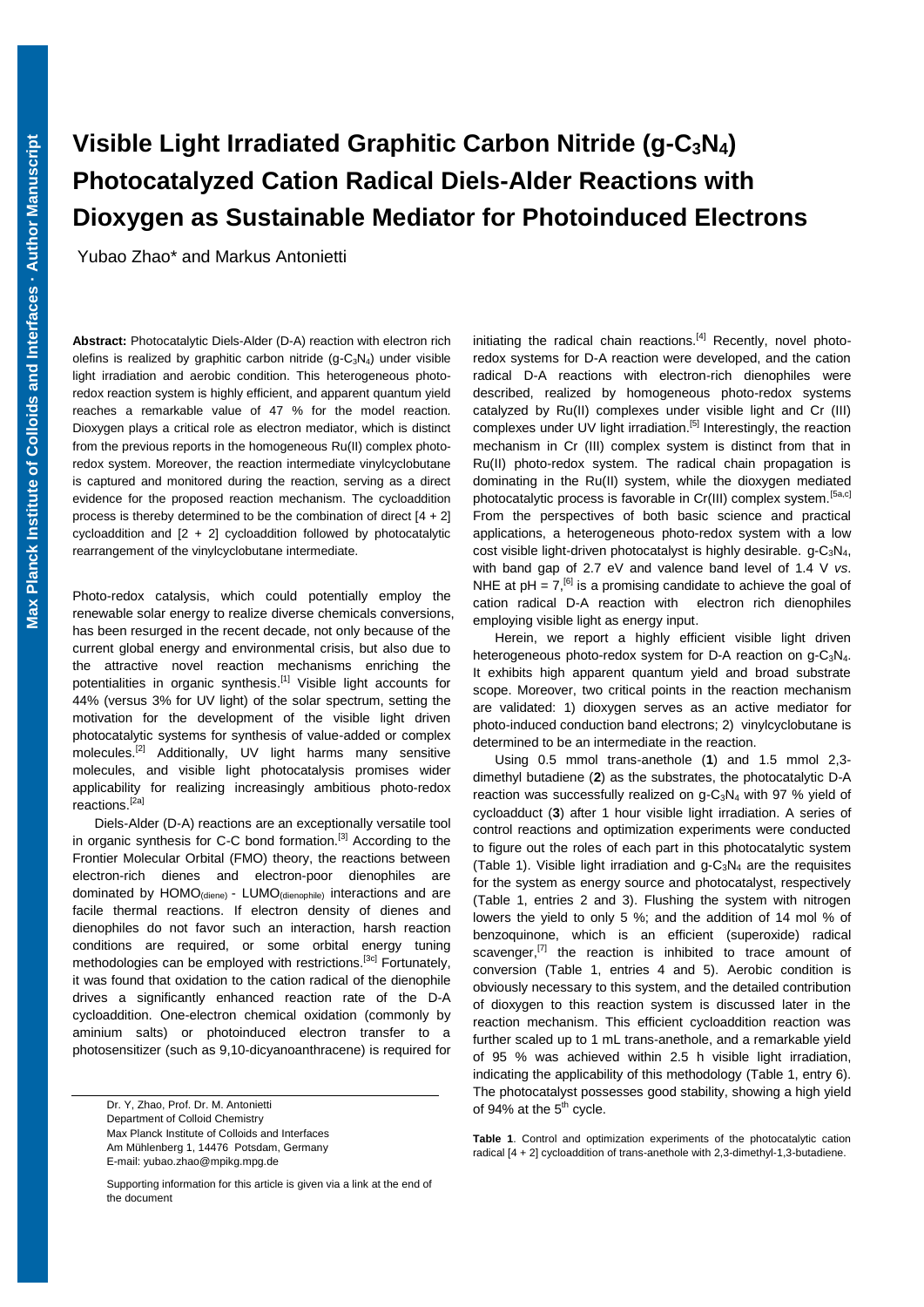| O                       | $^{+}$<br>$\mathbf{2}$<br>$\mathbf{1}$ | $g C_3N_4$ , air<br>Visible Light Irridiation<br>Room Temperature | O<br>mon<br>3 |                       |
|-------------------------|----------------------------------------|-------------------------------------------------------------------|---------------|-----------------------|
| Entry                   | Photocatalyst                          | Light<br>Irradiation                                              | Atmosphere    | $Yield^{[b]}$<br>(% ) |
| $1^{[a]}$               | $g - C_3 N_4$                          | Yes                                                               | Air           | 97                    |
| 2                       |                                        | Yes                                                               | Air           | 0                     |
| 3                       | $g - C_3 N_4$                          | No                                                                | Air           | 0                     |
| $\overline{\mathbf{4}}$ | $q - C_3 N_4$                          | Yes                                                               | Nitrogen      | 5                     |
| $5^{[c]}$               | $q - C_3 N_4$                          | Yes                                                               | Air           | Trace                 |
| $6^{[d]}$               | $q - C_3N_4$                           | Yes                                                               | Air           | 95                    |
| $7^{[e]}$               | $g - C_3 N_4$                          | Yes                                                               | Air           | 22                    |
| $8^{[f]}$               | $g - C_3 N_4$                          | Yes                                                               | Air           | 8                     |
| g[g]                    | $g - C_3 N_4$                          | Yes                                                               | Air           | Trace                 |

[a] Standard reaction conditions:  $0.5$  mmol **1**,  $1.5$  mmol **2**,  $25$  mg g-C<sub>3</sub>N<sub>4</sub>,  $30$ mg MgSO<sub>4</sub>, 5 mL CH<sub>3</sub>NO<sub>2</sub> was added in a photoreactor with 15 mL volume, followed by 1 hour visible light irridiation. [b] Yield is based on the  ${}^{1}$ H-NMR analysis with an internal standard. [c] 37 μmol Benzoquinone was added in the reaction mixture for capturing the superoxide radical. [d] Gram scale reaction: 1 mL (6.7 mmol) of **1**, 2.3 mL **2**, 100 mg MgSO4, and 200 mg g-C3N4 was added in a flask with 40 mL  $CH_3NO_2$ , followed by 2.5 h visible light irradiation. [e]  $CH<sub>3</sub>CN$  as solvent. [f]  $CH<sub>2</sub>Cl<sub>2</sub>$  as solvent. [g] Cyclohexane as solvent.

In lieu of the polar  $CH<sub>3</sub>NO<sub>2</sub>$ , some less polar solvents were tested in this system. A dramatic slowing down of the reaction rate is observed: 21 % and 8 % yields for reactions in  $CH<sub>3</sub>CN$ and  $CH_2Cl_2$ , respectively. The reaction in the non-polar cyclohexane gives no conversion (Table 1, entries 7, 8, and 9). The dependence of the photocatalytic performance on the polarity of the solvent strongly demonstrates that the D-A reaction in this system occurs *via* a pathway involving cation radical.<sup>[8]</sup>

To further study the effect of visible light irradiation on the reaction, an experiment with alternating light and dark phases was conducted. As shown in Figure 1a, the initial 5 min irradiation leads to 37% yield. The reaction stops immediately when the light is blocked, and it restarts in the following light irradiation interval, reflecting the possibility of temporal control of the reaction. After total 35 min light irradiation segments, the reaction with 0.5 mmol **1** reaches complete conversion. To quantitatively describe the efficiency of this photocatalytic reaction system, the apparent quantum yield (AQY) was measured. The AQY of the reactions with 5, 10, and 15 min visible light irradiation is 47.6  $\pm$  3.0 %, 43.9  $\pm$  1.4 %, and 38.9  $\pm$ 1.4 %, respectively, demonstrating the remarkable photoconversion efficiency of this photocatalytic system (Figure 1b).

By GC-MS and NMR analysis, the intermediate in the photocatalytic D-A cycloaddition reaction is identified to be the vinylcyclobutane derivative, which originates from the photocatalytic [2 + 2] cycloaddition of **1** and **2**. [5b, 8, 10] The variation of vinylcyclobutane intermediate concentration and the product amount during the photocatalytic reaction is shown in Figure 1c. After a transient raise, the concentration of the

vinylcyclobutane intermediate reaches a peak, and then, gradually decreases to zero; while for **3**, the concentration keeps increasing until the dienophile is completely converted. These curves are characteristic for a consecutive reaction with vinylcyclobutane as the intermediate and **3** as the final product. Due to the appropriate photocatalytic activity of  $g - C_3N_4$  towards the conversion of **1** to vinylcyclobutane (reaction rate constant,  $k_1$ ) and vinylcyclobutane to **3** (reaction rate constant,  $k_2$ ), the balance of *k<sup>1</sup>* and *k2* engenders the temporary building up of the vinylcyclobutane intermediate, providing important hint to a valid reaction mechanism.



**Figure 1**. (a) The yield of **3** in the reaction with alternating light irradiation and dark intervals. (b) Apparent quantum yield (AQY) of the reaction. (c) The variation of the amount of D-A cycloadduct (**3**) and vinylcyclobutane intermediate during the reaction. (d) Oxygen partial pressure of the headspace (10 mL) in the photoreactor.

As mentioned above, the presence of dioxygen is a prerequisite to the effectiveness of this photo-redox system. As such, a quantitative analysis of the dioxygen variation during the reaction could lead to a fresh insight into the role of dioxygen as well as the reaction mechanism. The dioxygen concentration of the head space in the photo-reactor was thereby monitored by an oxygen sensor throughout the photocatalytic reaction process.<sup>[9]</sup> As shown in Figure 1d, the dioxygen partial pressure drops rapidly in the initial 5 min, and decreases gently in the following 25 min, until the end of the reaction. The inset in Figure 1d shows that the dioxygen loss is only 14 (mol) % of the transanethole conversion. Meanwhile, the excess diene **2** undergoes oxidative cleavage of the C=C bond to produce 3-Methyl-3 buten-2-one, which accounts for 70 (mol) % of the dioxygen loss. Accordingly, less than 0.05 equiv. of dioxygen services the D-A reaction cycle, converting 1 equiv. of the trans-anethole into D-A cycloadduct. The dioxygen loss data herein is suggesting two possible facts: 1) dioxygen could be regenerated during the reaction (working as mediator for photoinduced electrons); or 2) radical chain propagation dominates the reaction. However, the latter is less significant than the former according to the experimental result that the absence of dioxygen leads to minimal reactivity of the system. Additionally, ESR (electron spin resonance) spectra show the characteristic peaks of the DMPO-O<sub>2</sub><sup>-</sup> (DMPO, 5,5-Dimethyl-1-pyrroline N-oxide), demonstrating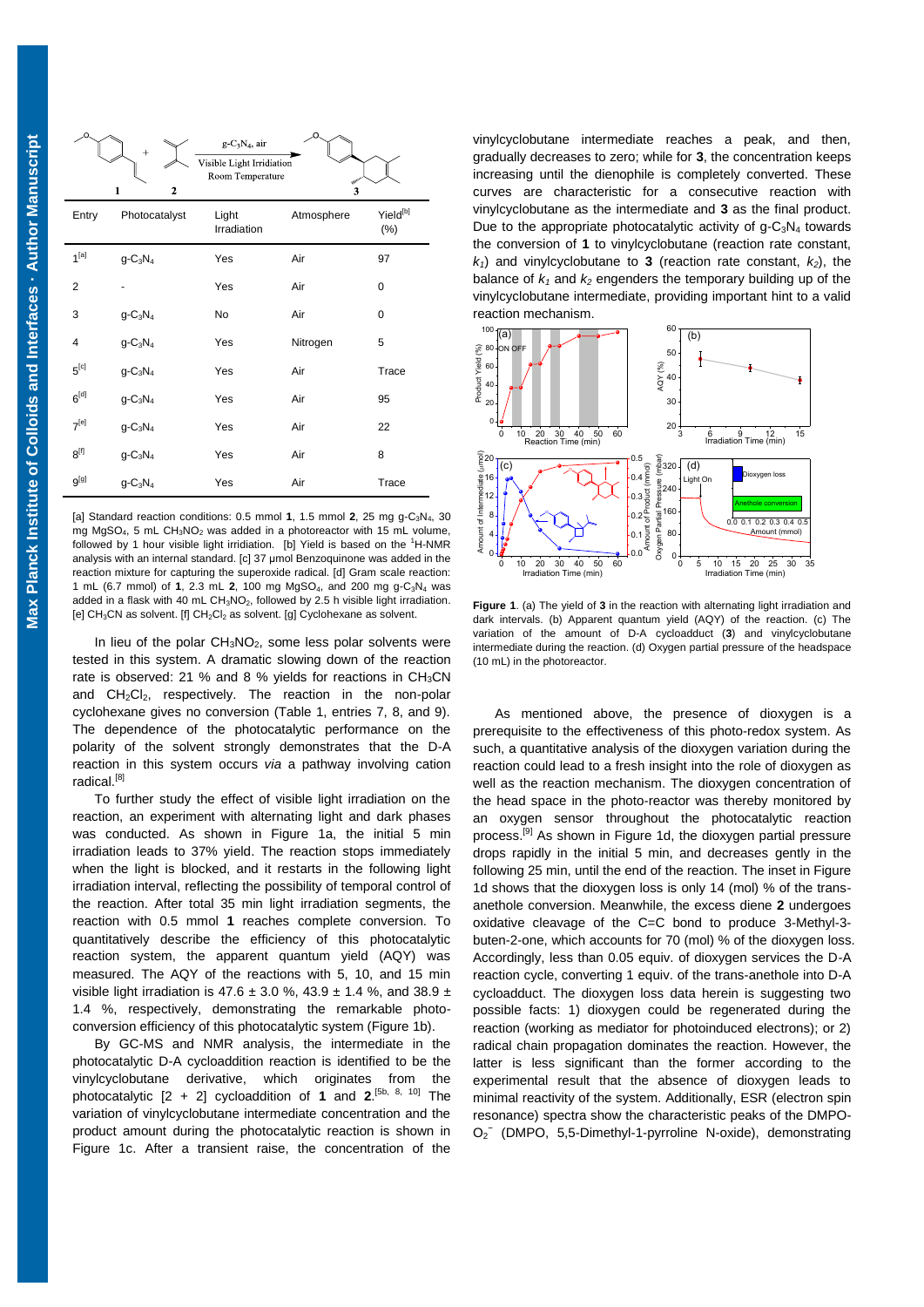the formation of the superoxide radical under visible light irradiation (Figure S3).

 suggest that dioxygen plays a critical role of electron mediator The combination of all the above experimental facts strongly  $(O_2/O_2$  - , - 1.42 *vs.* Fc<sup>+</sup>/Fc in CH<sub>3</sub>CN),<sup>[10]</sup> accepting the photoinduced conduction band electrons and transporting them to the cationic adduct intermediates to neutralize the charge and close the photocatalytic cycle.



**Figure 2**. Proposed mechanism of the photocatalytic [4+2] cycloaddition of **1** and **2** on g-C<sub>3</sub>N<sub>4</sub> under visible light irradiation. SET, single electron transfer.

According to the above solid analysis, a detailed reaction mechanism is proposed (Figure 2). Visible light irradiation drives charge separation in g-C3N4, producing oxidative valence band holes and reductive conduction band electrons.<sup>[6b,c]</sup> The conduction band electrons reduce the dioxygen and produce superoxide radicals. The valence band hole oxidize **1** to the corresponding cation radical 1<sup>+</sup> (1/1<sup>+</sup>, 1.0 V *vs*. Fc<sup>+</sup>/Fc in  $CH<sub>3</sub>NO<sub>2</sub>$ <sup>[5e]</sup> If there is no diene available (Pathway A), this cation radical will react with another molecular **1** to produce a [2 + 2] cycloadduct (**5**), being consistent with the solvent polarity dependence feature of the system.<sup>[11b,12]</sup>

*Via* pathway B, **1 +** reacts with **2** to produce the vinylcyclobutane cation radical, which then extracts electron from superoxide radical and converts to molecular **4**. As analyzed above, **4** is an intermediate, and will continue a photocatalytic cation radical sigmatropic shift to the final  $[4 + 2]$ cycloadduct **3**. This kind of rearrangement was also independently observed in Cr(III) complex photo-redox system, under thermal conditions, as well as in the cation radical reaction initiated by PET or aminium salt.<sup>[5b,13]</sup> In addition, pathway C describes the direct  $[4 + 2]$  cycloaddition of  $1^+$  and 2, producing a cycloadduct cation radical **3 +** . After a further one electron transfer from the superoxide radical to **3 +** , the final cycloaddition product **3** is produced.

Pathways D and E describe the possible radical chain propagation, in which the cycloadduct cation radicals (3<sup>+</sup> and 4<sup>+</sup>) extract electrons from olefin **1**, producing neutral molecules and regenerating **1 +** Although these reactions are

thermodynamically feasible, $[5]$  according to the previous discussion, the chain propagation pathways are not very persistent, as indicated by the inactivity of the system without dioxygen.

It is interesting to compare the data with the Ru(II) and Cr (III) complex systems. The Ru(II) complex system without air only loses 50 % photocatalytic efficiency.<sup>[5a]</sup> In the Cr(III) systems, the absence of air causes  $\sim$  90% of activity loss, and the presence of the 10 mol% superoxide radical scavenger (benzoquinone) lead to 60 % yield loss (from 88 % to 34 % yield).<sup>[5e]</sup> In the present  $g - C_3N_4$  photocatalytic system, substitution of air by nitrogen causes > 95% activity loss, and the addition of the superoxide radical scavenger leads to completely inactivity. The D-A reactions in the photo-redox systems proceed *via* multiple pathways. The radical chain propagation is dominating in the Ru(II) complex system; and the dioxygen mediated pathway accounts for higher percentage in the Cr(III) complex systems. In the heterogeneous  $q - C_3N_4$  system, the dioxygen mediated pathway make a main contribution to the reaction.



**Chart 1.** The scope of the g-C<sub>3</sub>N<sub>4</sub> photocatalyzed cation radical Diels-Alder reactions under visible light irradiation.

g-C3N4 photocatalyzed system exhibits broad substrate scope. A series of dienes and dienophiles are successfully converted to their respective D-A cycloaddition products with high yield and excellent stereoselectivity (Chart 1). With **1** as the dienophile, isoprene shows slightly lower activity than **2** in the cycloaddition reaction, giving 90 % yield (**6**) after 1 h visible light irradiation. With 1-acetoxy-1,3-butadiene and 2,4-dimethyl-1,3 pentadiene, the reactions produce **7** and **8** with 52 % and 54 % yield, respectively. With more electron-rich 1,2-dimethoxy-4 propenylbenzene as the dienophile, cycloaddition reactions with a series of dienes give **9**, **10**, and **11** with 54 %, 98 % and 92% yield, respectively. The N-Vinylcarbazole (enamine) is capable of being dienophile in the cycloaddition reaction in this system, resulting **12** with 91 % yield in 2 h photocatalytic reaction.